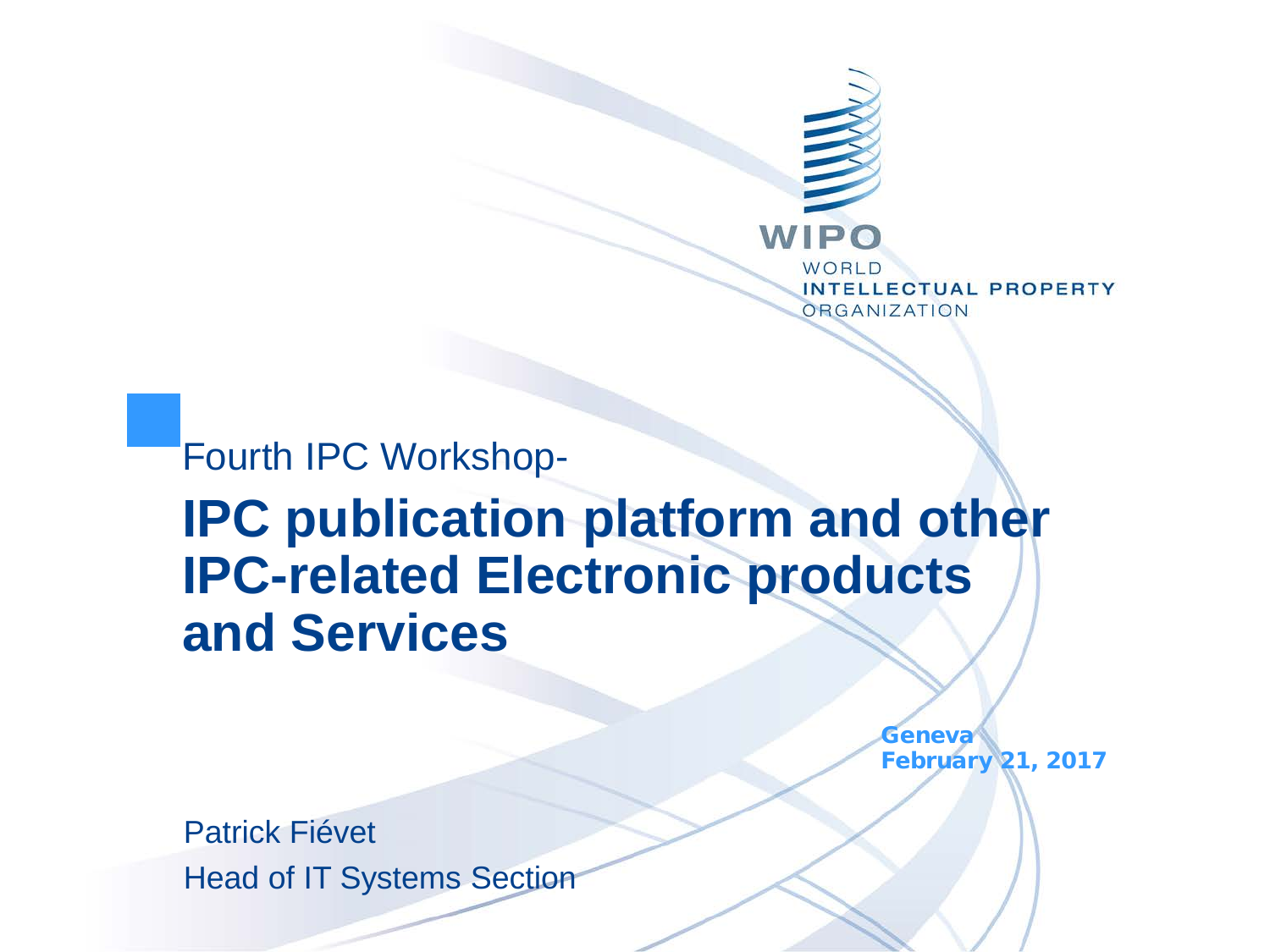

### **Updates on IPC-related IT support**

IPC publication platform (IPCPUB) **IFC-related products and Services** 

> **WIPO** WORLD. **INTELLECTUAL PROPERTY ORGANIZATION**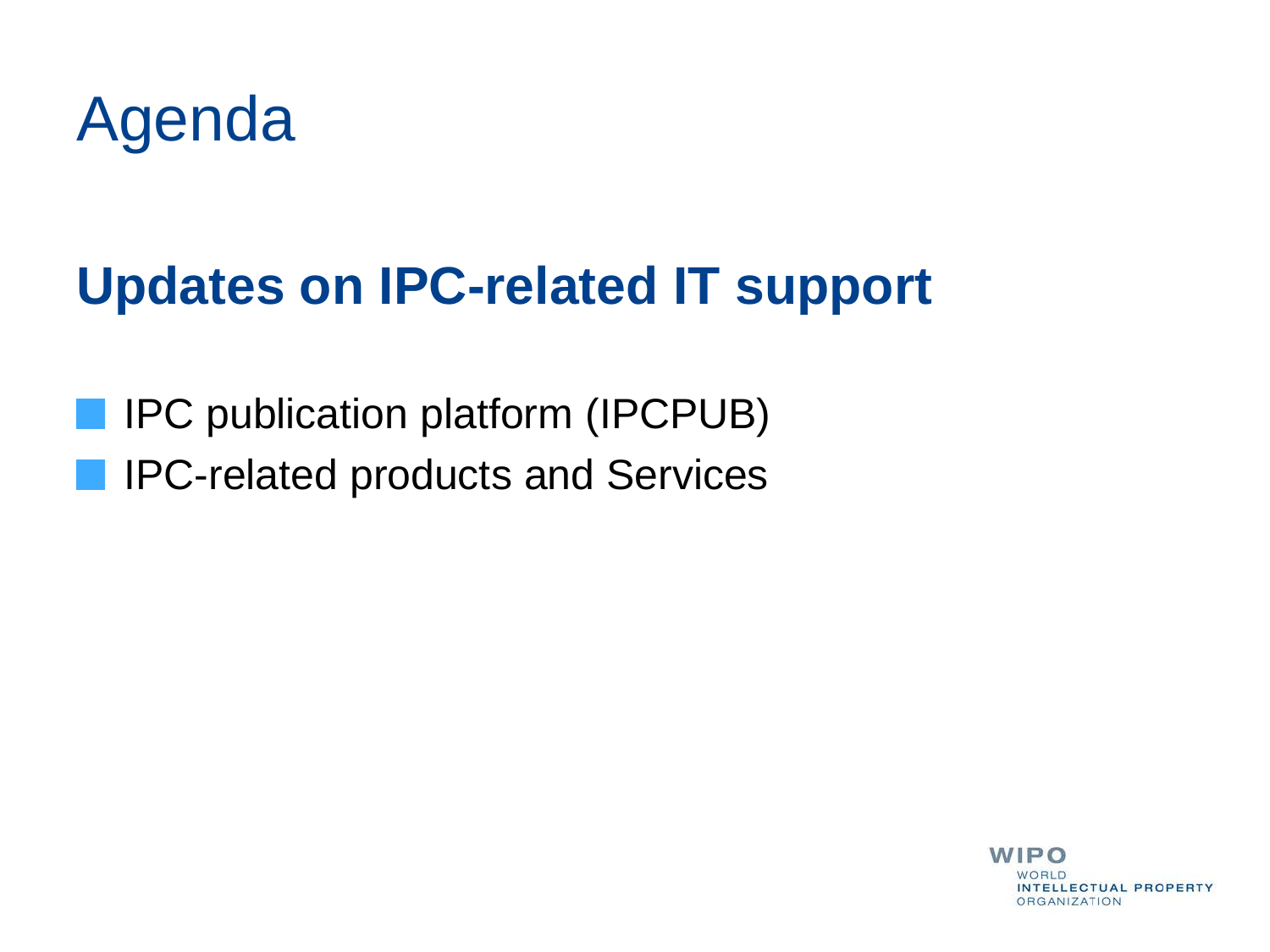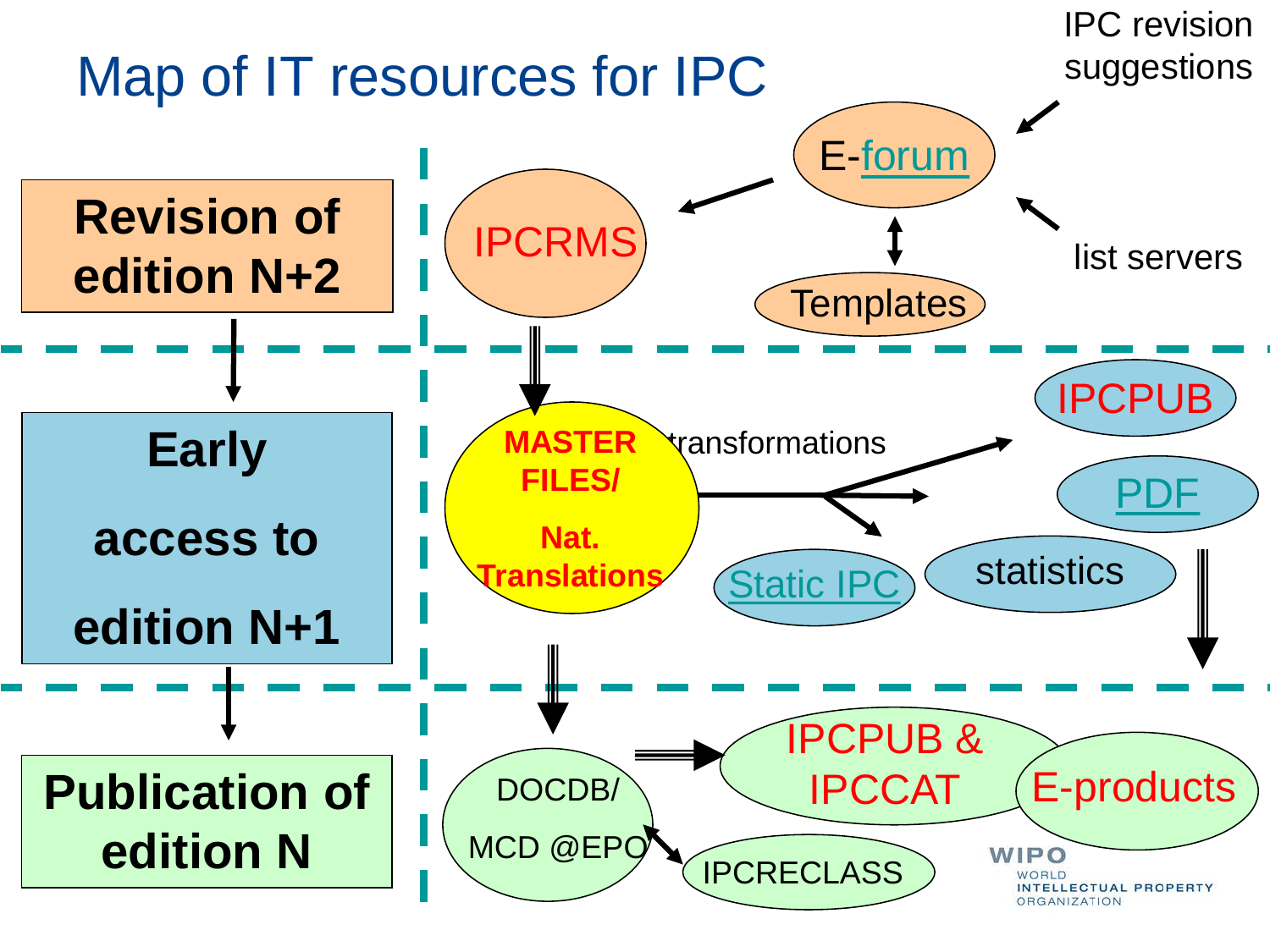#### <http://www.wipo.int/ipcpub/>

- Reworked over the past two years
- Targeting a broader user community through a simpler user interface
- User interface for Text Categorization in IPC (IPCCAT)
- Simple cascade search combining:
	- Symbol or text search in Scheme,
		- Text search in Catchword,
	- Search in patent documents (STATS),
	- **Text Categorization (IPCCAT).**
	- Search results ordered by guessed relevance

WIPO NTELLECTUAL PROPERTY **RGANIZATION**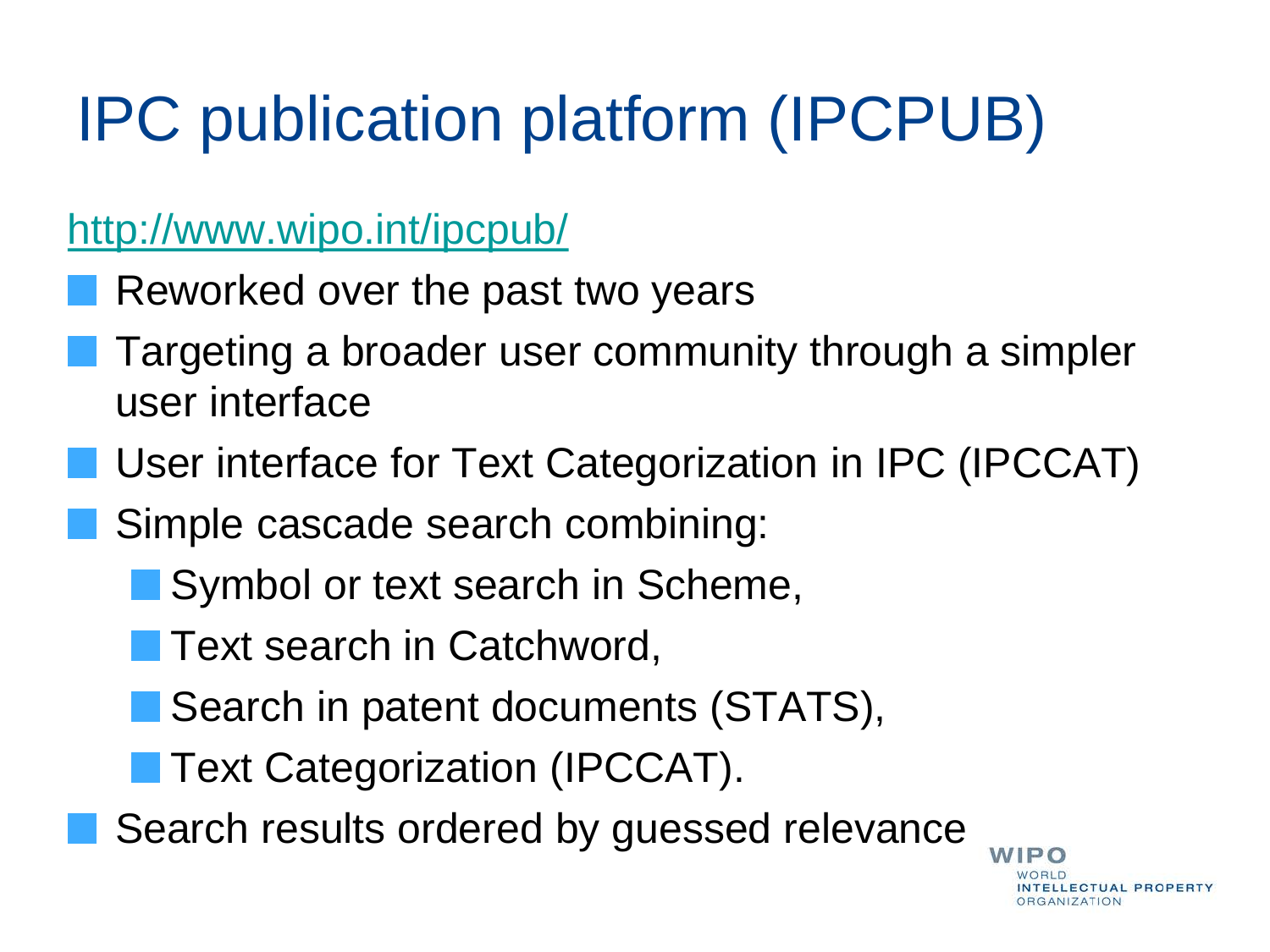### IPCPUB-Business case for Smart Search

*[https://en.wikipedia.org/wiki/Honey\\_extraction](https://en.wikipedia.org/wiki/Honey_extraction) IPCPUB Text search : "no result" IPCPUB STATS search: " no result" Patentscope search : C07D 487/04 and A61K 35/64 IPCCAT search gives A01K 47/00 and A01K 59/00 where A61K 35/00 is only ranked 3rd position*

**IPCPUB7 smart search**: cascade of searches Term/STATS/IPCCAT (details under on-line help)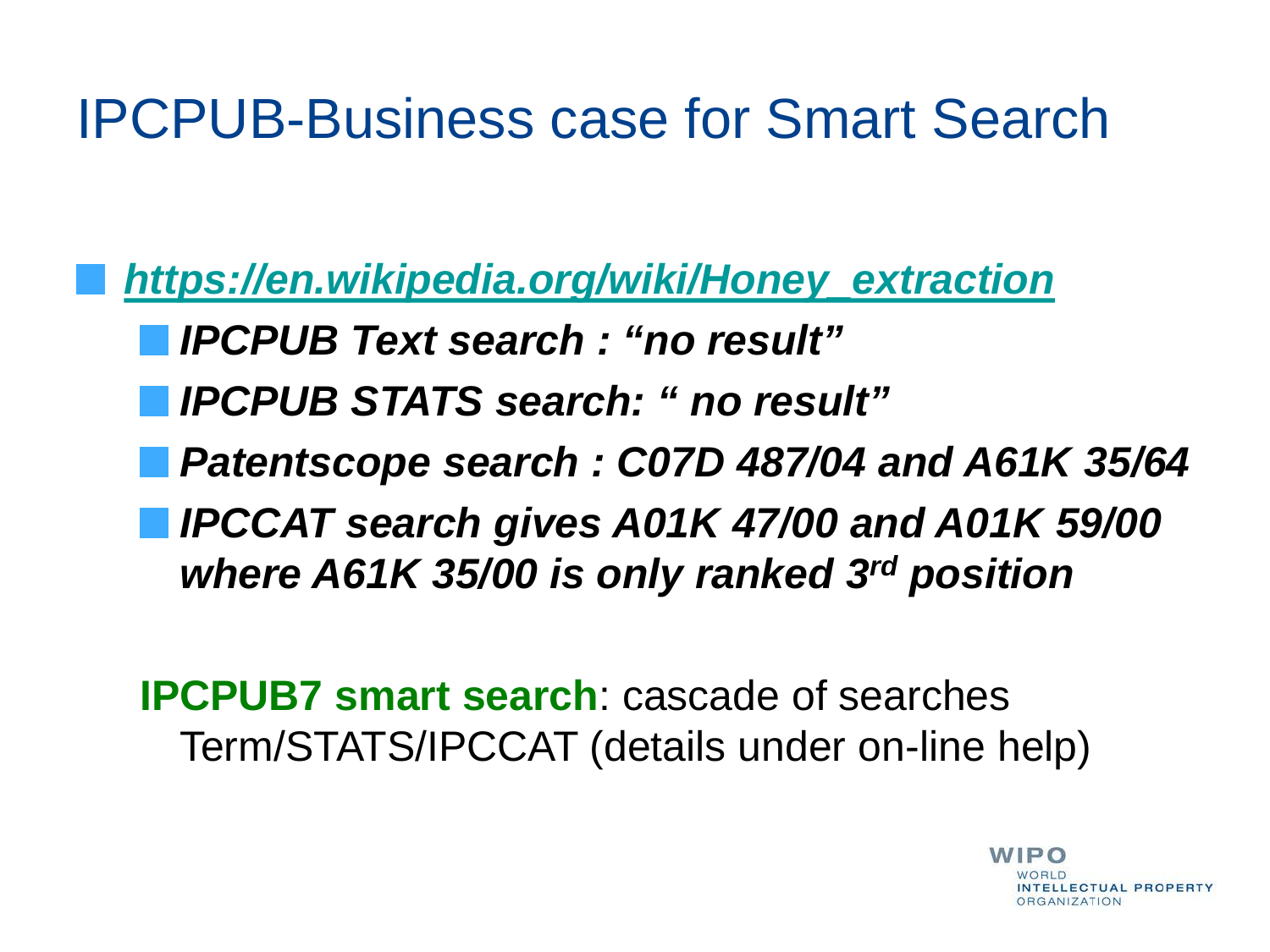<http://www.wipo.int/ipcpub/>

- Integration of definitions (and their illustrations) into the scheme
- Archive mode: limited to key fonctionnality based on subclasses in PDF for legacy versions (2016 and earlier)
- Full functionality for active versions (2017.01 and future)
- Responsive application
- Specific Patent Office requests:
	- Tree view
	- **IPC Symbol keypad (e.g. for smartphone)**

**WIPO ELLECTUAL PROPERTY RGANIZATION**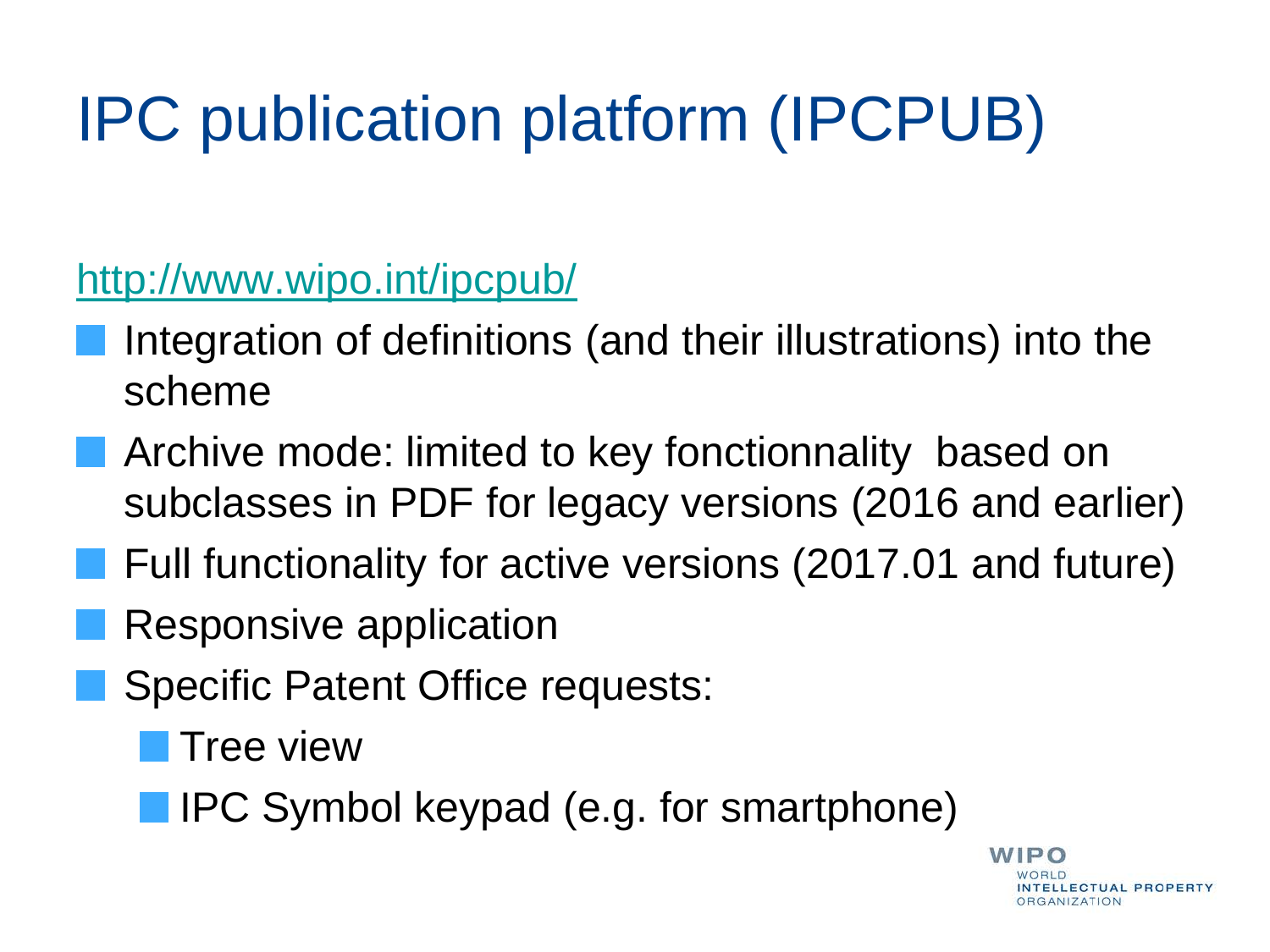Work in progress:

- Integration of missing data for IPC 2017.01
- Enhancements based on Offices suggestions (IPC-CE49)
- **Patent search (STATS)** 
	- Specific Patent Office requests: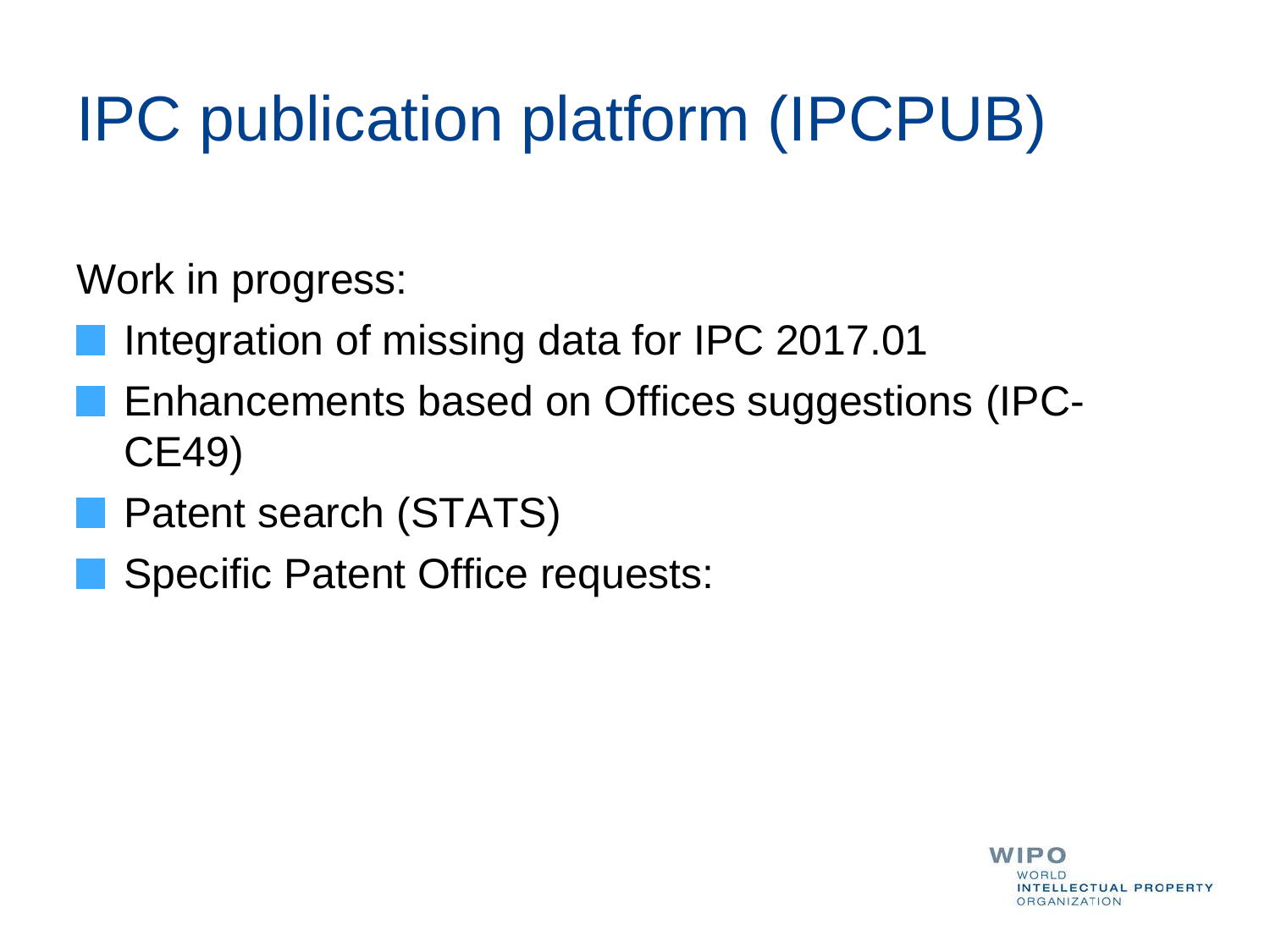#### **Perspectives:**

- Complete compilation in PDF
- **IFCPUB missing Web services**
- **STATS part of advanced search**
- **Optimization**
- Access to archived versions at lower granularity level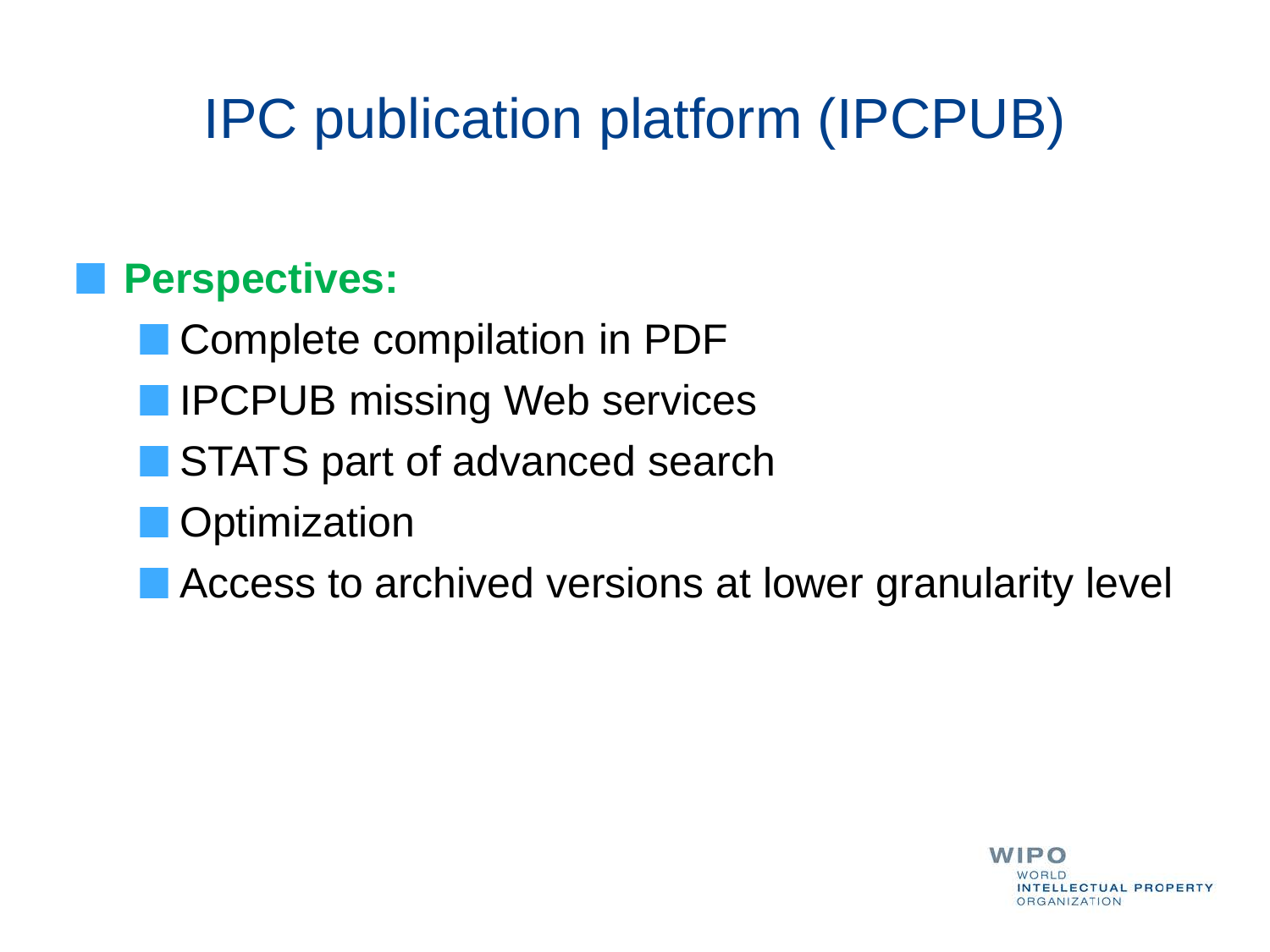### IPCPUB demonstration

**WIPO** WORLD INTELLECTUAL PROPERTY ORGANIZATION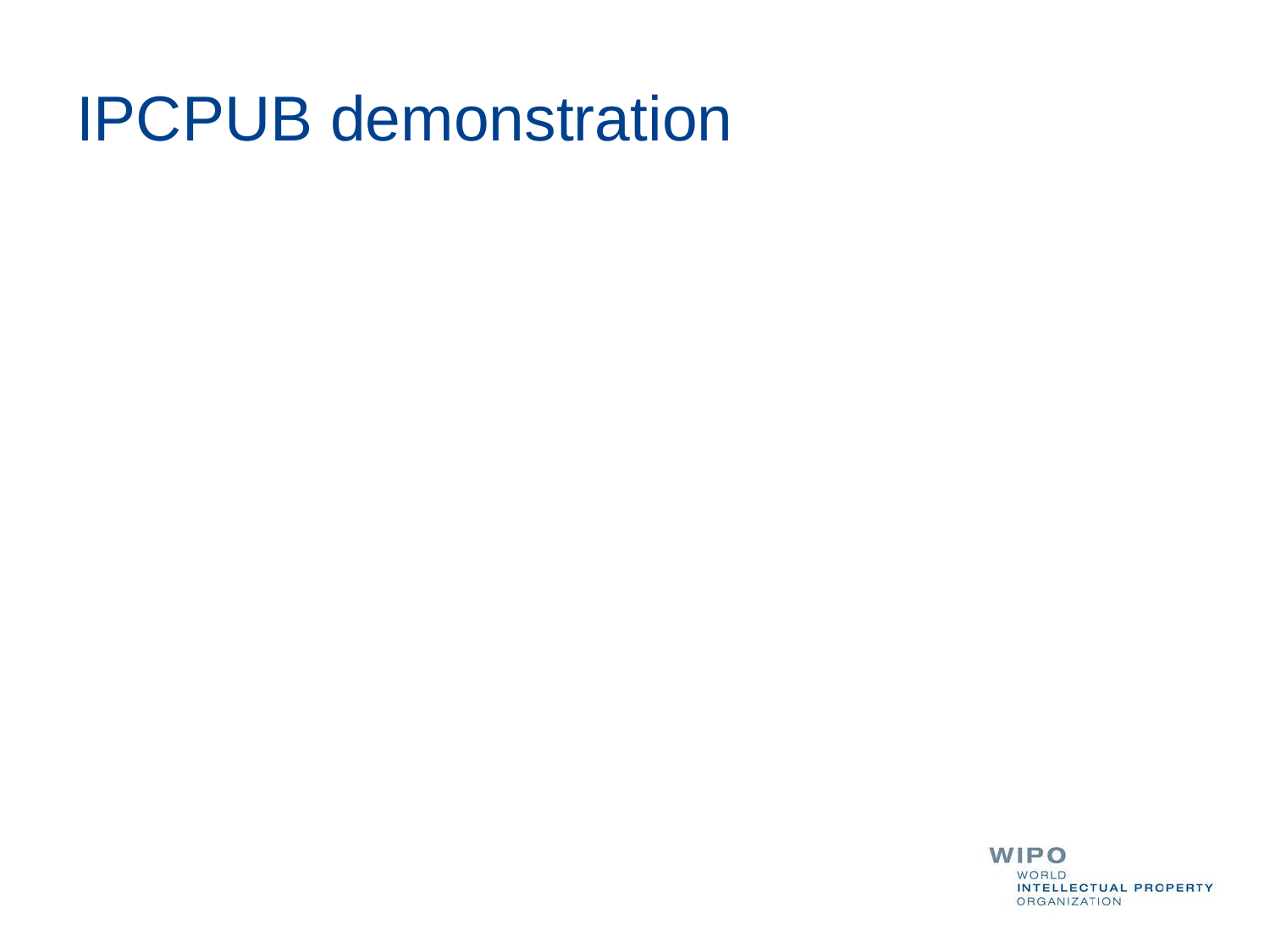## IPC related electronic products

**Under the "[Download and IT support area](http://www.wipo.int/classifications/ipc/en/ITsupport/)" of the IPC Terminology**:

- **Master files**: complete set of data needed to define the published version the IPC e.g. the IPC scheme
- **Master files by-products**: complete or partial transformation of Master files e.g. the compilation file or valid symbol list computed from scheme files
- **Number 19 ND5 Key to check whether the latest** downloaded file is the latest published by WIPO

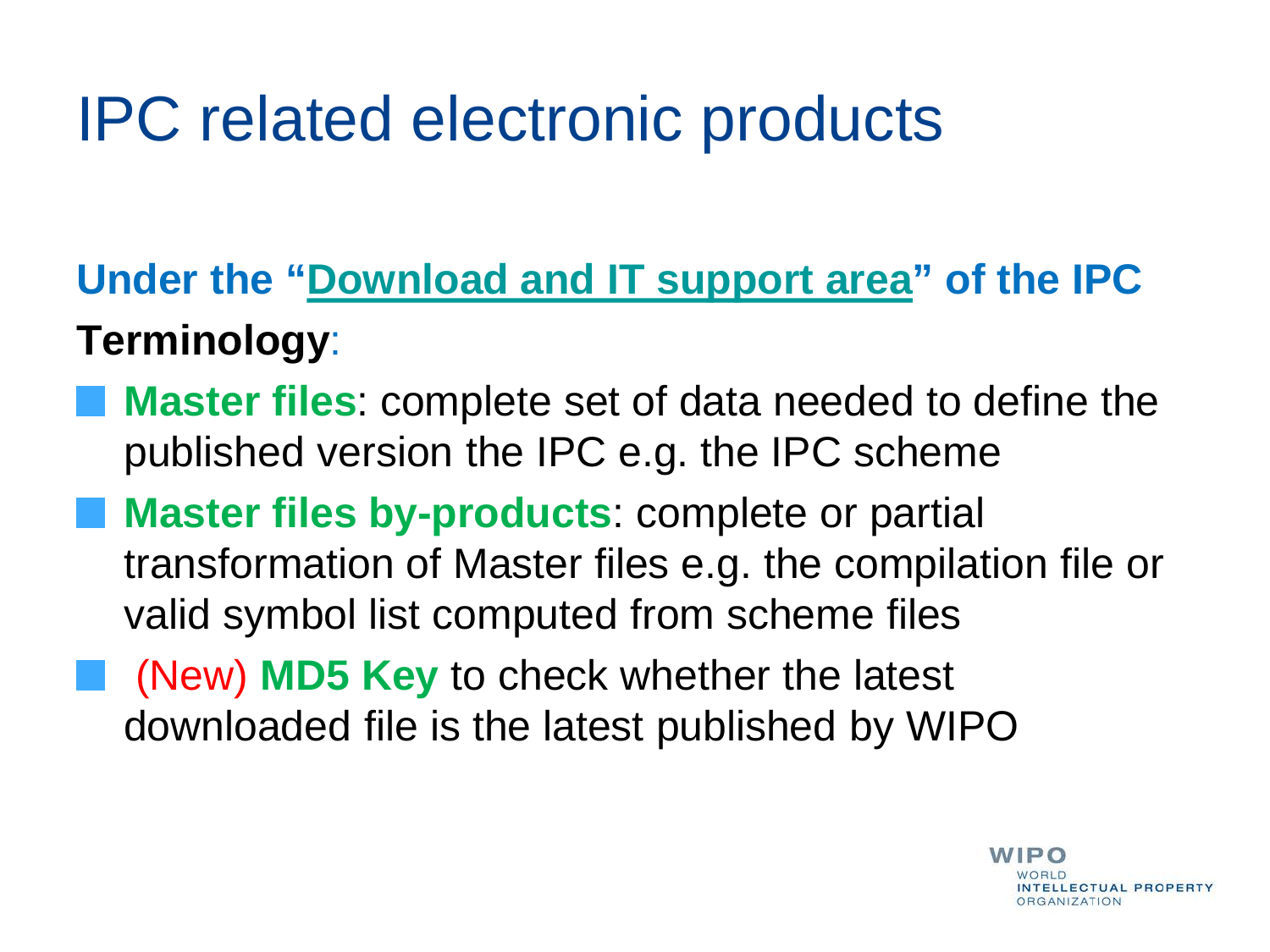## IPC electronic products

### **Master files:**

Text specification illustrated as needed by XSD

### Limited to:

**Scheme** 

- Scheme images
- **Concordance List**
- **Definitions**
- **Illustrations**
- **Catchword Index**
- **Fixed texts**

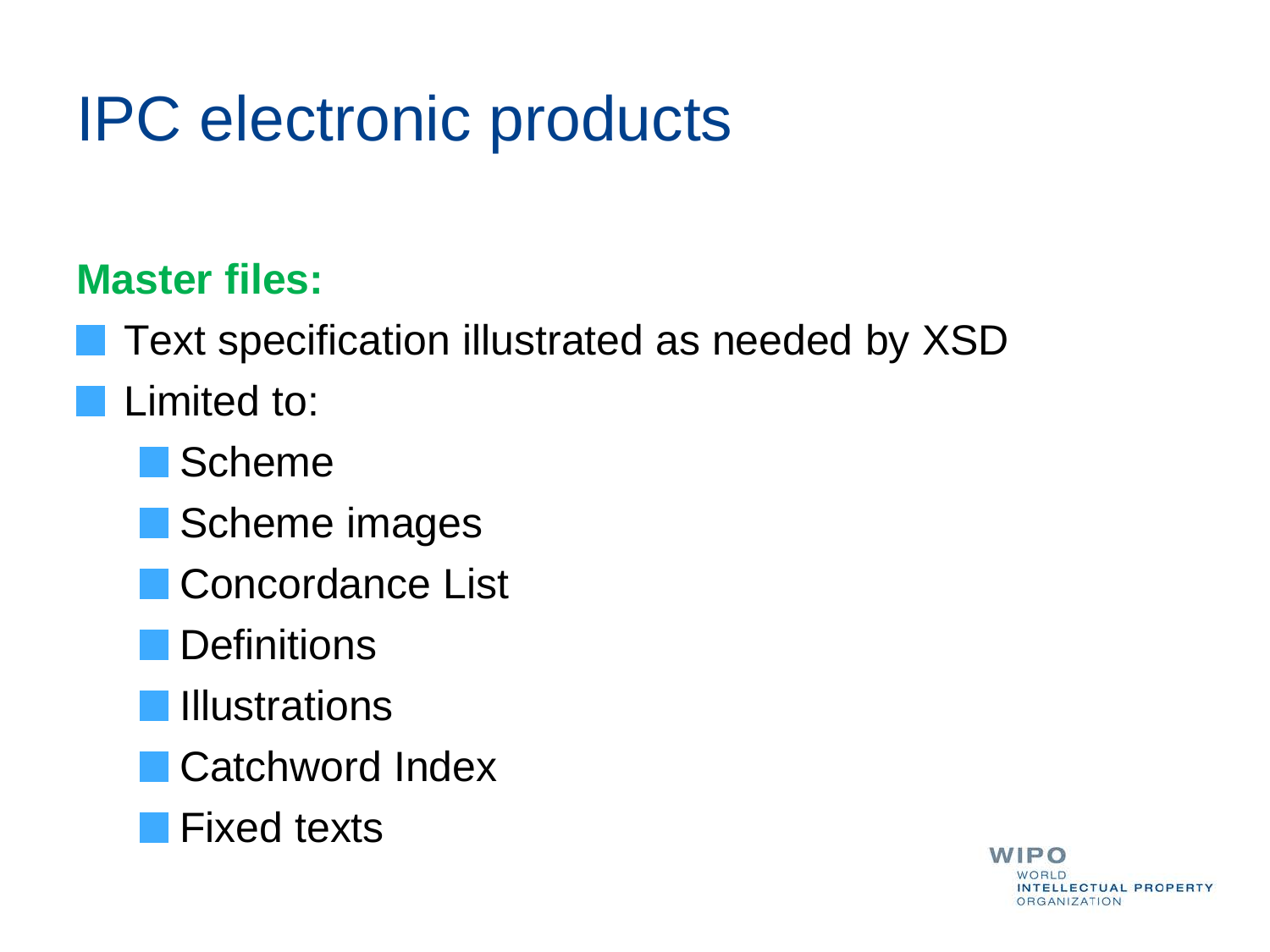## IPC electronic products

### **Master files by products:**

Text specification illustrated as needed by XSD

- Validity file (not recommended)
- **Compilation file** 
	- PDF version of the IPC
- Static files (and associated viewer)
- Statistics
- Valid symbol list (recommended)
- Inventory of IPC ever-used symbols
- **List of IPC scheme titles in authentic languages**

**ELLECTUAL PROPERTY RGANIZATION**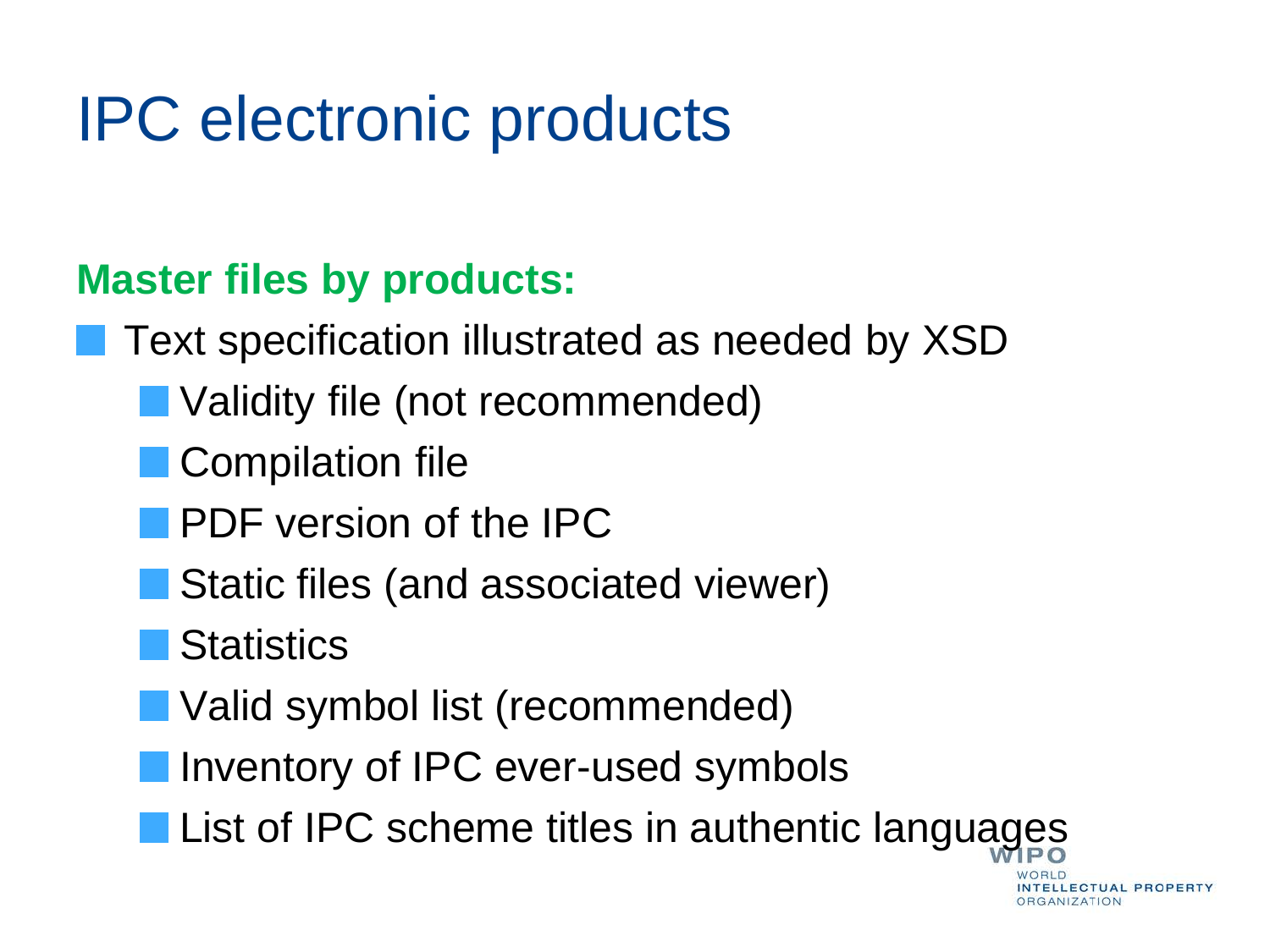## IPC electronic products

- URL and web services of the IPC internet publication [Documentation](http://www.wipo.int/ipc/itos4ipc/ITSupport_and_download_area/Documentation/IPC_Internet_URL_Web_Services_specification/IPC_Internet_Publication_URLs_and_Services_V7.0.pdf) in the on-line help of IPCPUB
	- URL based access e.g from a document
- [http://web2.wipo.int/classifications/ipc/ipcpub/?notion=sche](http://web2.wipo.int/classifications/ipc/ipcpub/?notion=scheme&version=20170101&symbol=A01K0059000000&menulang=en&lang=en&viewmode=f&fipcpc=no&showdeleted=yes&indexes=no&headings=yes¬es=yes&direction=o2n&initial=A&cwid=none&tree=no) [me&version=20170101&symbol=A01K0059000000&me](http://web2.wipo.int/classifications/ipc/ipcpub/?notion=scheme&version=20170101&symbol=A01K0059000000&menulang=en&lang=en&viewmode=f&fipcpc=no&showdeleted=yes&indexes=no&headings=yes¬es=yes&direction=o2n&initial=A&cwid=none&tree=no) [nulang=en&lang=en&viewmode=f&fipcpc=no&showdelet](http://web2.wipo.int/classifications/ipc/ipcpub/?notion=scheme&version=20170101&symbol=A01K0059000000&menulang=en&lang=en&viewmode=f&fipcpc=no&showdeleted=yes&indexes=no&headings=yes¬es=yes&direction=o2n&initial=A&cwid=none&tree=no) [ed=yes&indexes=no&headings=yes&notes=yes&directio](http://web2.wipo.int/classifications/ipc/ipcpub/?notion=scheme&version=20170101&symbol=A01K0059000000&menulang=en&lang=en&viewmode=f&fipcpc=no&showdeleted=yes&indexes=no&headings=yes¬es=yes&direction=o2n&initial=A&cwid=none&tree=no) [n=o2n&initial=A&cwid=none&tree=no](http://web2.wipo.int/classifications/ipc/ipcpub/?notion=scheme&version=20170101&symbol=A01K0059000000&menulang=en&lang=en&viewmode=f&fipcpc=no&showdeleted=yes&indexes=no&headings=yes¬es=yes&direction=o2n&initial=A&cwid=none&tree=no) 
	- IPC validation service
	- Text Categorization in IPC

**WIPO** NTELLECTUAL PROPERTY **DRGANIZATION**